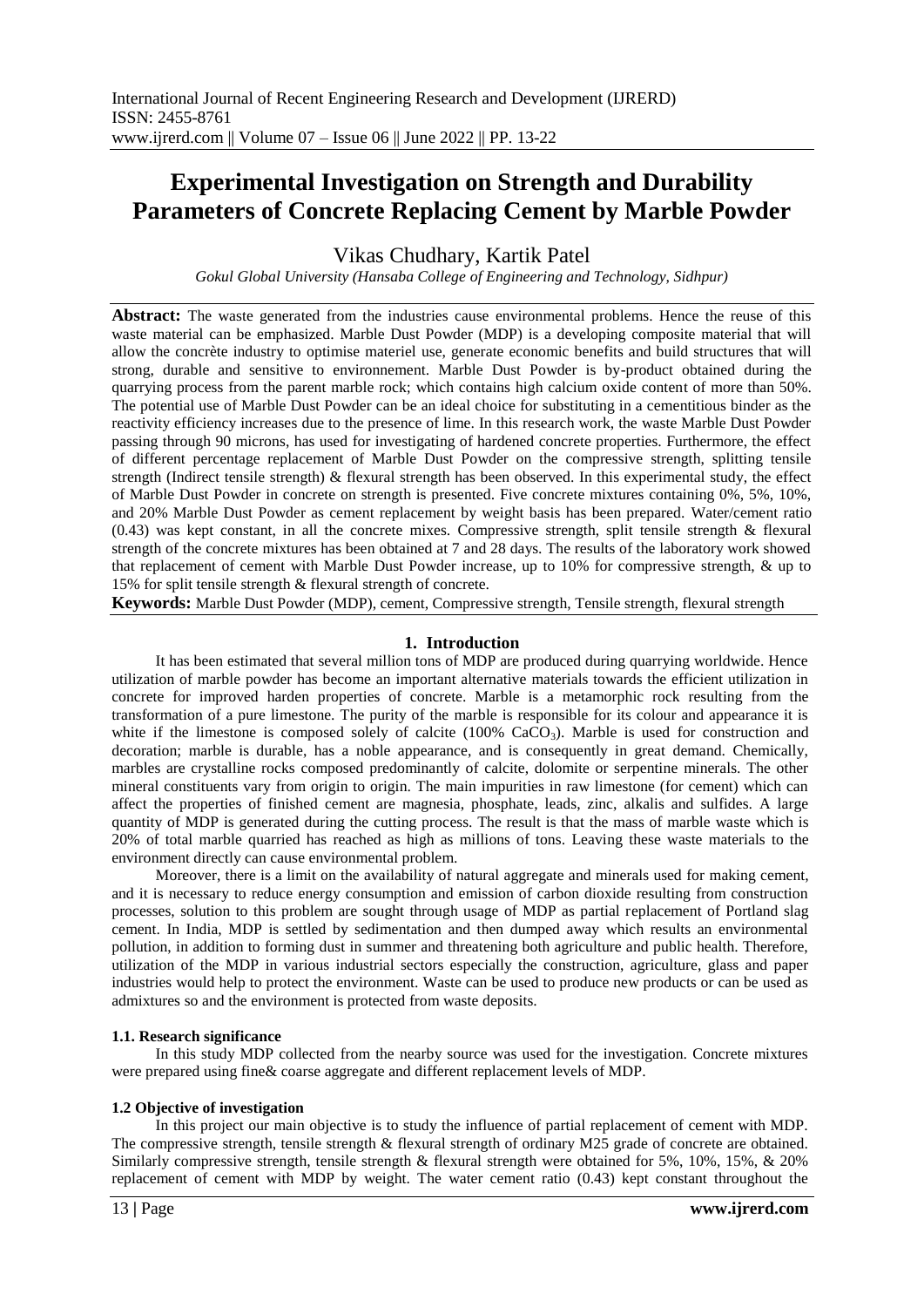International Journal of Recent Engineering Research and Development (IJRERD) ISSN: 2455-8761 www.ijrerd.com || Volume 07 – Issue 06 || June 2022 || PP. 13-22

investigation of this project work.

- $\triangleright$  To study the physical properties of Marble dust powder
- $\triangleright$  To characterize the particle size of Marble dust powder
- $\triangleright$  MDP as a replacement of cement material.
- $\triangleright$  To study the effect of MDP inclusion on the properties of concrete.

#### **2. Literature Review**

The aim of this research is to develop high strength concrete with the utilization of a waste product MDP. MDP possesses good pozzolanic activity and is a good material for the production of concrete. Also now a day's one of the great applications of MDP is in various structural fields as in reinforced cement concrete, which is gaining popularity because of its positive effect on various properties of concrete.

Although deep interest in studies of MDP utilization has been developed during last six to seven decades, the latest research work is given below.

- **A. Manju Pawar et.al (2014)** A Study has been conducted on Periodic Research, The Significance of Partial replacement of Cement with Waste Marble Powder. They found that the effect of using marble powder as constituents of fines in mortar or concrete by partially reducing quantities of cement has been studied in terms of the relative compressive, tensile as well as flexural strengths. Partial replacement of cement by varying percentage of marble powder reveals that increased waste marble powder (WMP) ratio result in increased strengths of the mortar and concrete .Leaving the waste materials to theenvironment directly can cause environmental problem. Hence the result, The Compressive strength of Concrete are increased with addition of waste marble Powder up to12.5 % replace by weight of cement and further any addition of WMP the compressive strength decreases. The Tensile strength of Concrete are increased with addition of waste marble powder up to 12.5 % replace by weight of cement and further any addition of WMP the Tensile strength decreases. Thus they found out the optimum percentage for replacement of MDP with cement and it is almost 12.5 % cement for both compressive & tensile strength. [1]
- **B. V.M. Sounthararajan et.al (2013)** A Study has been conducted on Effect of the Lime Content in MDP for Producing High Strength Concrete. They found that the MDP up to 10% by weight of cement was investigated for hardened concrete properties. Furthermore, the effect of different percentage replacement of MDP on the compressive strength, splitting tensile strength and flexural strength was evaluated. It can be noted that the influence of fine to coarse aggregate ratio and cement-to- total aggregate ratio had a higher influence on the improvement in strength properties. A phenomenal increase in the compressive strength of 46.80 MPa at 7 days for 10% replacement of MDP in cement content was noted and also showed an improved mechanical property compared to controlled concrete [2]
- **C. Corinaldesi V et al., (2010)** Marble as a building material especially in palaces and monuments has been in use for ages. However the use is limited as stone bricks in wall or arches or as lining slabs in walls, roofs or floors, leaving its wastage at quarry or at the sizing industry generally unattended for use in the building industry itself as filler or plasticizer in mortar or concrete. The result is that the mass which is 40% of total marble quarried has reached as high as millions of tons. This huge unattended mass of marble waste consisting of very fine particles is today one of the environmental problems around the world. [3]

## **3. Experimental methodology and Investigations**

#### **3.1. Concrete mix constituents**

Concrete is a composite material, made by mixing Coarse aggregate (CA) & Fine aggregate (FA), Cement & Water.

#### **3.1.1. Cement**

Portland Slag Cement with conforming to BIS (IS: 455-1989) was used in the entire experimental study. The detail of physical properties of cement is presented in table 3.1. This cement is used for the MDP and corresponding convectional concrete. The cement used in the test is Portland slag cement manufactured by "LAFARGE CONCRETO".

|                                  | Tudie on Theorem Troperates of centenc |                                         |                                          |   |  |  |  |
|----------------------------------|----------------------------------------|-----------------------------------------|------------------------------------------|---|--|--|--|
| Test method<br><b>Properties</b> |                                        | Results                                 | <b>Standard Limits</b><br>(IS: 455:1989) |   |  |  |  |
|                                  | Normal<br>Consistency                  | Vicat Apparatus (IS: 4031)<br>Part - 4) | 32%                                      | — |  |  |  |

# **Table 3.1 Physical Properties of cement**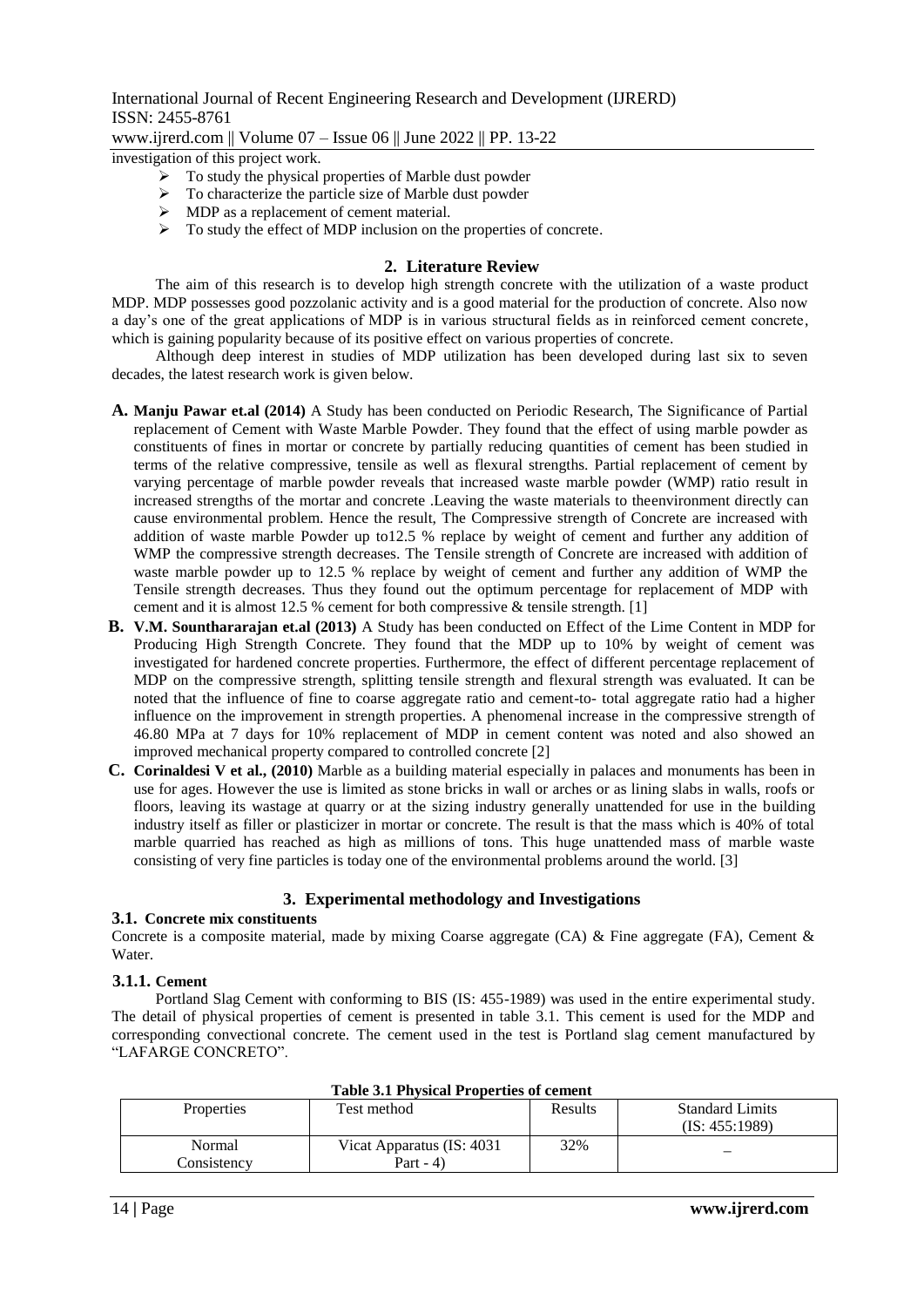| Soundness                   | Le- Chatlier method (IS: 4031) |           | $<$ 10 $mm$ |
|-----------------------------|--------------------------------|-----------|-------------|
| Part $-3$ )                 |                                | 3 mm      |             |
| <b>Initial Setting Time</b> | Vicat Apparatus (IS: 4031)     | 75        | $>30$ min   |
| (Minimum)                   | Part $-5$ )                    | minutes   |             |
| <b>Final Setting</b>        |                                | 255       | < 600       |
| time                        |                                | minutes   | min         |
|                             | Specific. gravity bottle       | 3.14      |             |
| Specific Gravity            | (IS:4031)                      |           |             |
|                             | Part $-4$ )                    |           |             |
| <b>Fineness</b>             | Sieve test on sieve no.9       | 2.83%     | ${<}10\%$   |
|                             | (IS: 4031)                     | Retain on |             |
|                             | Part $-2$ )                    | $90 \mu$  |             |
|                             |                                | I.S sieve |             |
| Compressive Strength        | (IS: 4031)                     | $N/mm^2$  | $N/mm^2$    |
| 3days 7days                 | Part- $6)$                     |           |             |
| 28 days                     |                                | 19.85     | >16         |
|                             |                                | 23.45     | >22         |
|                             |                                | 35.98     | $>33$       |

# **3.1.2. Aggregate**

Normal river sand locally available in the market and confirming to Zone II as per BIS (IS 383:1970) and CA were used in this experiment. CA used as 60% by weight of 20 mm size & 40% of 10 mm size of total aggregate may be taken.

|  |  |  | Table 3.2 Physical properties of Fine and Coarse aggregate |
|--|--|--|------------------------------------------------------------|
|--|--|--|------------------------------------------------------------|

|                                  |           | œ<br>$\overline{\phantom{a}}$ |
|----------------------------------|-----------|-------------------------------|
| Properties                       | <b>FA</b> | CА                            |
| Specific Gravity                 | 2.69      | 2.79                          |
| <b>Bulk Density</b>              | 1.494     | 1.71                          |
| $(Loose)$ (gm./cm <sup>3</sup> ) |           |                               |
| <b>Bulk Density</b>              | 1.617     | 1.85                          |
| (compacted) $(gm./cm^3)$         |           |                               |
| Water absorption (%)             | 0.97      | 0.54                          |
| Flakiness Index (%)              |           | 11.80                         |
| Elongation Index (%)             |           | 10.13                         |
| Fineness Modulus (%)             | 2.449     | 6.687                         |

| Table 3.3 Mechanical properties of Coarse aggregate |       |                                           |  |  |
|-----------------------------------------------------|-------|-------------------------------------------|--|--|
|                                                     |       | BIS(IS: 383-1970) limits                  |  |  |
|                                                     | ኃስ የስ | Loss than $200/$ for weaving surfaces and |  |  |

| Property                                    | CА    | BIS(IS: 383-1970) limits                                                                  |
|---------------------------------------------|-------|-------------------------------------------------------------------------------------------|
| Impact value $(\%)$                         | 20.80 | Less than 30% for wearing surfaces and less than 45%<br>for other than wearing surface    |
| Crushing value (%)                          | 25.29 | Less than 30% for wearing surfaces and less than 45%<br>for other than wearing<br>surface |
| Los Angles Abrasion<br>resistance<br>$(\%)$ | 22.26 | Less than 30% for wearing surfaces and less than 50%<br>for other concretes.              |

**3.1.3. Water** In this research potable water free from organic substance was used for mixing as well as curing of concrete

# **3.2. Marble Dust Powder (MDP)**

One of the major wastes produced in the stone industry during cutting, shaping, and polishing of marbles is the MDP. During this process, about 20-25% of the process marble is turn into the powder form. India being the third (about 10%) top most exporter of marble in the world, every year million tons of marble waste form processing plants are released. Due to the availability of large quantity of waste produced in the marble factory, this project has been planned and preceded.

 $\Box$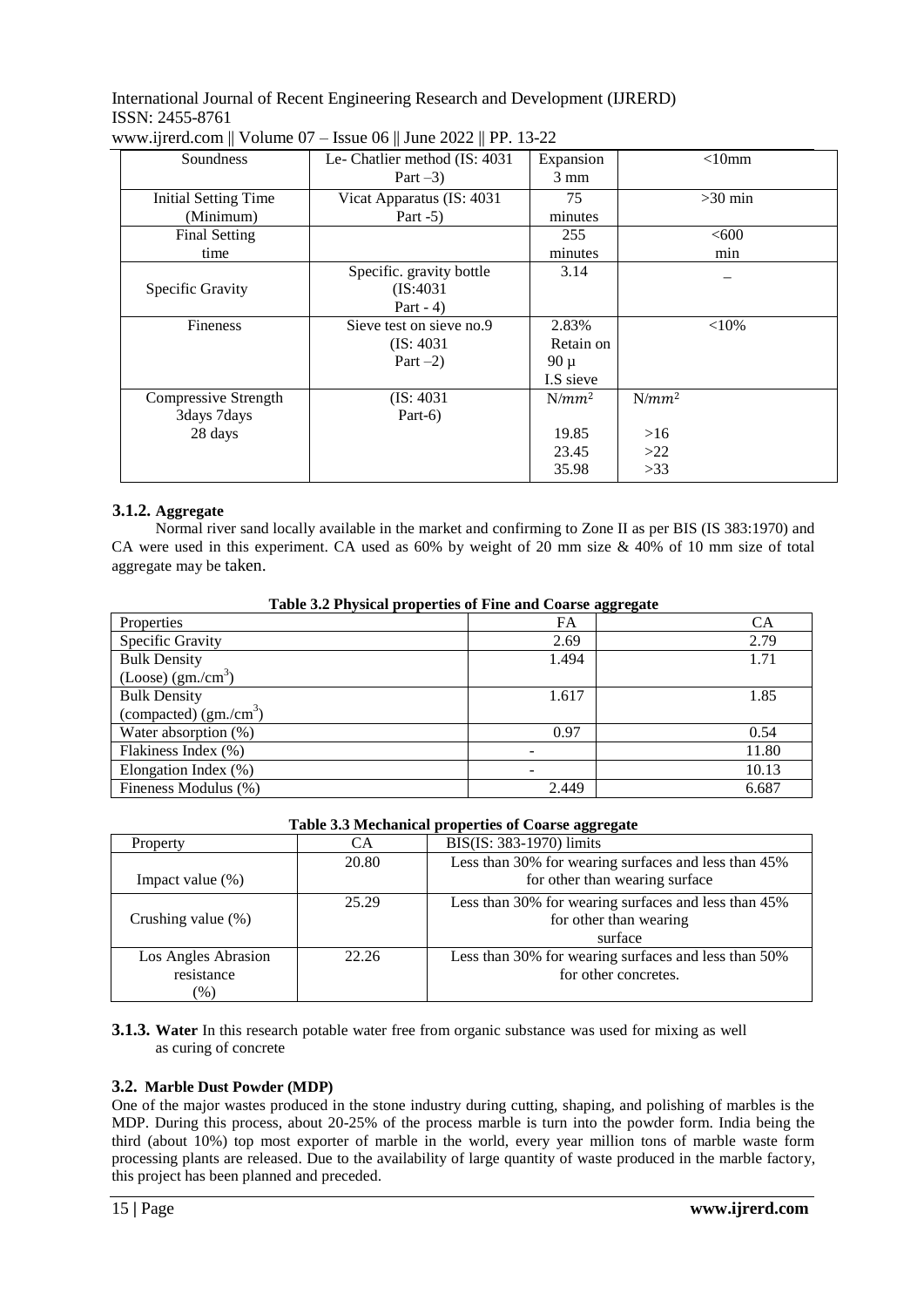www.ijrerd.com || Volume 07 – Issue 06 || June 2022 || PP. 13-22

Snap short of used MDP is figure no.3.1

The physical & chemical properties of MDP are given in table 3.4 & 3.5 respectively.

| $\overline{\phantom{a}}$ |                    |
|--------------------------|--------------------|
| Properties               | <b>Test Result</b> |
| Specific Gravity         | 2.63               |
| Colour                   | white              |
| Form                     | Powder             |
| Odour                    | Odourless          |
| Moisture Content (%)     | 0.60               |
| sieve                    | $0.90$ mm          |
| hardness                 | 3 on Mohr's scale  |
| Water absorption         | 0.97%              |

| Chemical compound                            | Test value of MDP in<br>% | <b>Standard of Natural cement</b><br>Content $(\% )$ |
|----------------------------------------------|---------------------------|------------------------------------------------------|
| Calcium oxide                                | 55.09                     | 31-57                                                |
| (CaO)                                        |                           |                                                      |
| Silica dioxide $(SiO2)$                      | 0.48                      | 22-29                                                |
| Magnesium oxide                              | 0.40                      | $1.5 - 2.2$                                          |
| (MgO)                                        |                           |                                                      |
| Iron oxide (Fe <sub>2</sub> O <sub>3</sub> ) | 0.12                      | $1.5 - 3.2$                                          |
| Aluminum dioxide                             | 0.17                      | $5.2 - 8.8$                                          |
| $(Al_2O_3)$                                  |                           |                                                      |
| Sodium oxide                                 | 0.20                      |                                                      |
| (Na <sub>2</sub> O)                          |                           |                                                      |
| Potassium oxide                              | 0.06                      |                                                      |
| $(K_2O)$                                     |                           |                                                      |
| Sulfur trioxide $(SO_3)$                     | 0.06                      |                                                      |
| Lost on ignition in %                        | 43.48                     |                                                      |
| Total amount                                 | 100                       |                                                      |

# Table 3.5 Chemical constituents of MDP

[Sources: Lab Testing Sucofindo 2013]

To test the results obtained MDP content of Calcium Oxide (CaO) was 55.09 % for the marble is in Conformity with the standards as natural cement that is 31-57%. But for the content of other elements such as Silicon Dioxide (SiO<sub>2</sub>), Aluminum dioxide (Al<sub>2</sub>O<sub>3</sub>), Iron Oxide (Fe<sub>2</sub>O<sub>3</sub>), Magnesium Oxide (MgO) do not fit into standard natural cement. This means that Based on the Indian Standard (IS: 10262-2009), design mix for M25 grade of concrete was prepared by partially replacing cement with five different percentages by weight of MDP (0%, 5%, 10%, 15%, and 20%). The mix proportion for M25 Grades of concrete with varying percentage of MDP is presented in Table 4.2.

**4.1 Workability: -** In graph 4.1, It is observed that degree of workability is medium as per BIS (IS: 456-2000) for the normal concrete. It is also observed that, as the percentage of MDP increases from 0% to 20%, the mix becomes stiffer, and workability results in low slump value. Low slump value may have great impact on the workability of concrete.

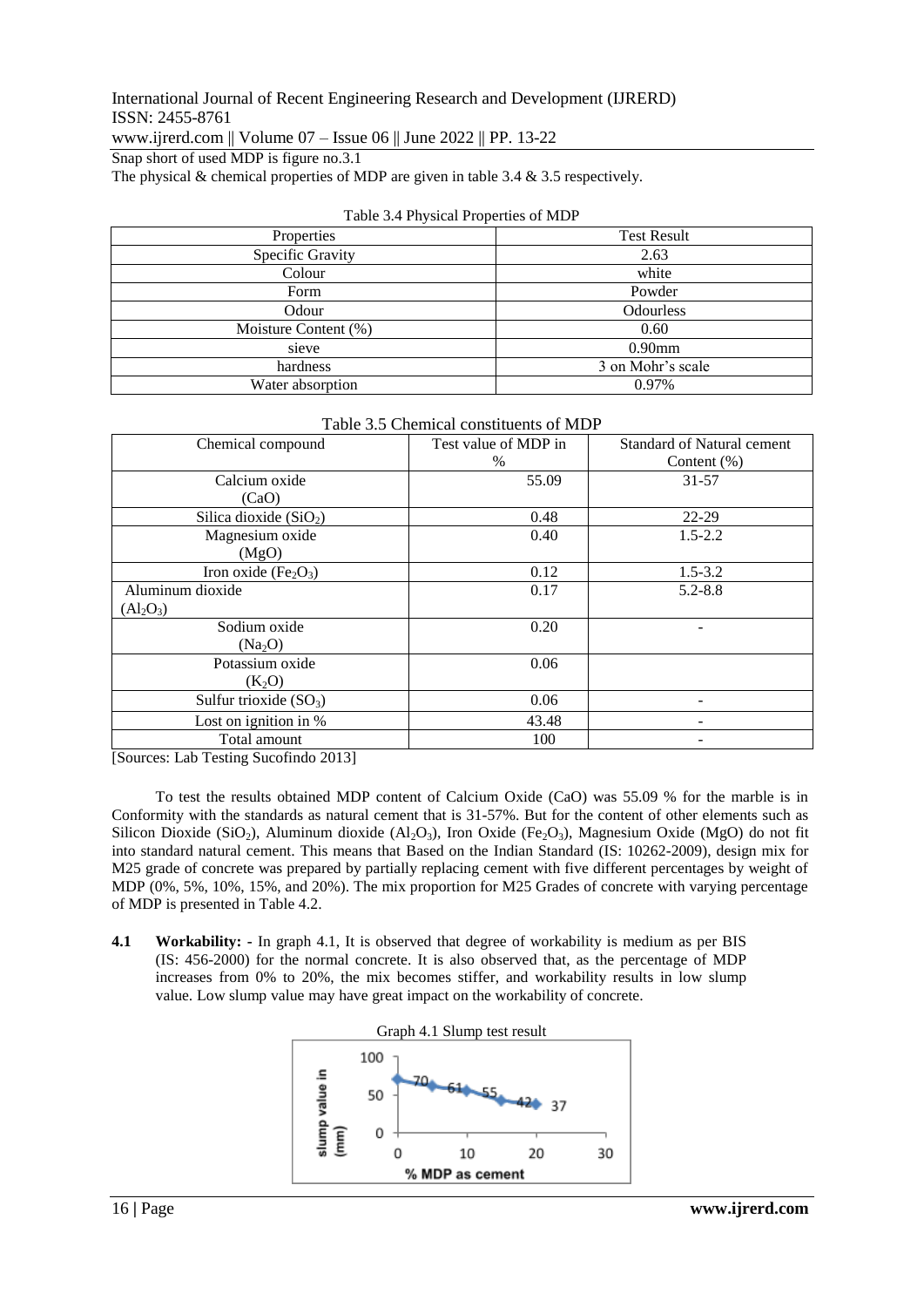International Journal of Recent Engineering Research and Development (IJRERD) ISSN: 2455-8761 www.ijrerd.com || Volume 07 – Issue 06 || June 2022 || PP. 13-22

# **4.2 Hardened Concrete Testing**

The most valuable property in concrete is the compression strength because it gives the overall quality of hardened concrete. The hardened concrete tests conducted were the compressive test, split tensile test & flexural test. The mechanical property of hardened concrete depends upon the cementitious material available in the mix.

### **4.2.1Compressive strength test**

MDP characterized as natural cement but not fully functioning as natural cement.

Figure-3.1. Marble Dust Powder used in the study.



## **4. Methodology**

Compressive strength test is done as Per IS 516- 1959. The test is conducted on Compression testing machine of capacity 2000 KN as shown in Fig. 4.2 Mechanical behavior of concrete was studied for M25 grade of cubes were casted and cured for 7 and 28days. Compressive strength of concrete is tested on cube at different percentage of MDP content in concrete. The strength of concrete has been tested on cube at 7 days curing and 28 days. And the results obtained are reported in table 4.3 & also shown in graph 4.2. With replacement of MDP in %age, in concrete 7 days test has been conducted to check the gain in initial strength of concrete & 28 days test gives the data of final strength of concrete at 28 days curing. Compression testing machine is used for testing the compressive strength test on concrete.

# **4.2.2. Split Tensile Strength**

Testing for split tensile strength of concrete is done as Specimen details of the work at B.I.T, Sindri Dhanbad, Jharkhand, India.

Split tensile strength is done as per IS 5816- 1999. The test is conducted on Compression testing machine of capacity 2000 KN as shown in Fig. 4.3, and the results obtained are reported in Table 4.4 & shown in graph 4.3. The cylinder is placed horizontally between the loading surfaces of compression testing machine and the load is applied till failure of the cylinder. Packing material such as plywood is used to avoid any sudden loading. During the test the platens of the testing machine should not be allowed to rotate in a plane perpendicular to the axis of cylinder. The Split tensile strength is computed from the following formula.

$$
T = \frac{P}{\pi L D}
$$

Where; T: Tensile Strength

P: Maximum load in Newton's applied to the Specimen,

L: length of the specimen in mm

D: C/S dimension of the specimen in mm

# **4.2.3. Flexural Strength**

Flexural strength test is done as per IS: 516- 1959. Prisms are tested for flexure in Universal testing machine of capacity 500 KN as shown in Fig. 4.4 & and the results obtained are reported in Table 4.5 & also shown in graph 4.4. The bearing surfaces of the supporting and loading rollers are wiped clean before loading. The prisms are placed in the machine in such a manner that the load is applied to the upper most surface along the two lines spaced 13.30 cm apart. The axis of the specimen is aligned with the axis of the loading device. The load is applied at a rate of 180 kg/min without shock on the specimen till it fails and the maximum load

(P) applied to the specimen during test is noted. Flexural strength  $f_{bt}$  (N/mm<sup>2</sup>) = <sup>PL</sup>

Where,  $P =$  maximum load at  $\qquad \qquad$  failure in N, and L = length of the beam specimen (400mm)  $b =$  Width of the beam  $b =$   $b =$  specimen in mm, d = Depth of beam specimen in mm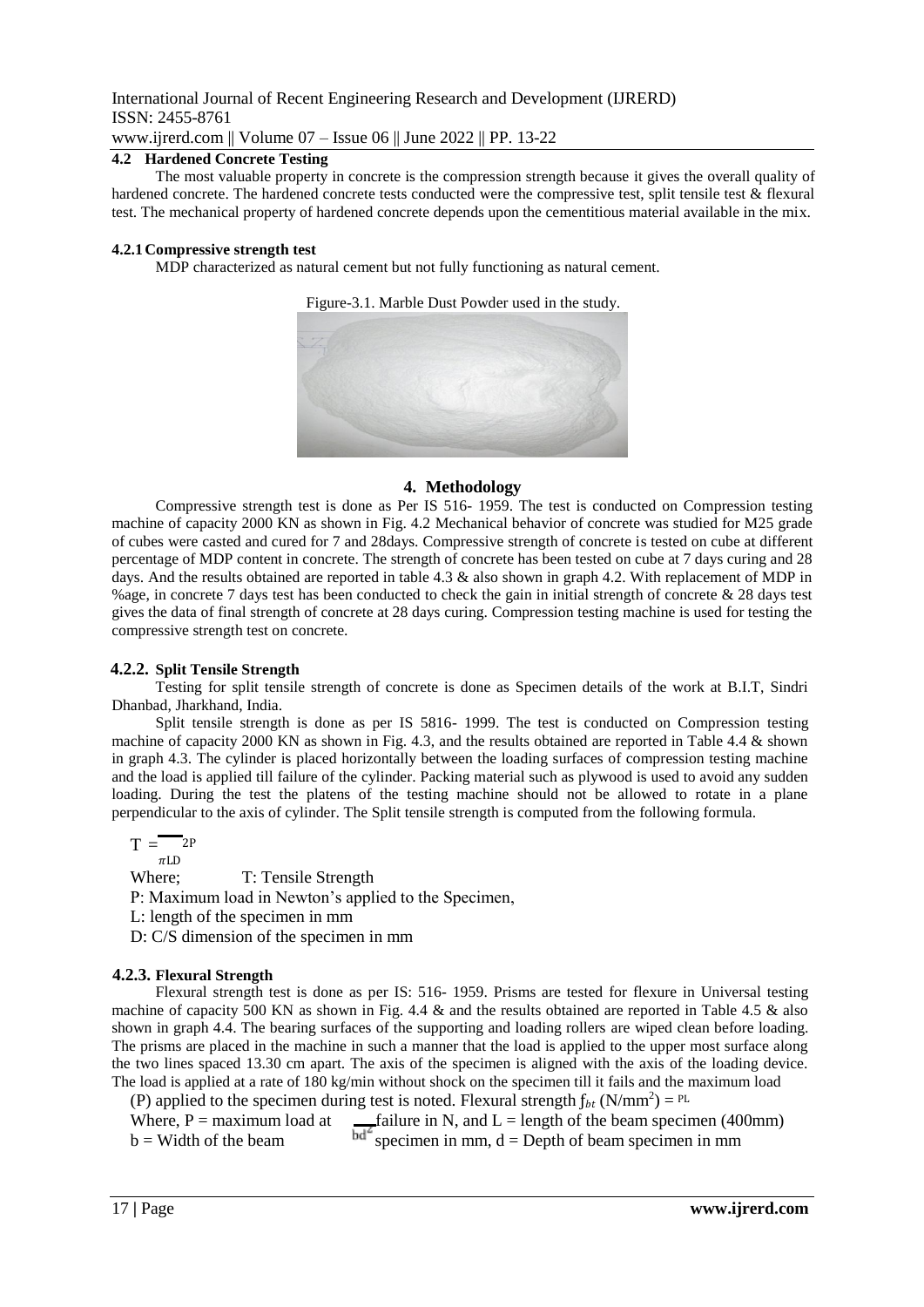|                          | Table 4.1 Quantity estimation and planning of testing work |                       |               |
|--------------------------|------------------------------------------------------------|-----------------------|---------------|
| Descriptio n             | Compressive strength test                                  | Split<br>tensile test | Flexural test |
| Specimen                 | Cube                                                       | Cylinde r             | Beam          |
| Specimen Size (mm)       | 150x150x15                                                 | $D=150$               | 100x100x50    |
|                          | $\theta$                                                   | $& H = 300$           | $\theta$      |
| No.of                    | 3                                                          | 3                     | 3             |
| Specimen                 |                                                            |                       |               |
| Days of                  | 7,28                                                       | 7,28                  | 7,28          |
| testing                  |                                                            |                       |               |
| Total No.of Specimen     | 6                                                          | 6                     | 6             |
| for one series           |                                                            |                       |               |
| Volume of each           | 0.003375                                                   | 0.0053                | 0.005         |
| Specimen (m3)            |                                                            |                       |               |
| Volume for all           | 0.02025                                                    | 0.0318                | 0.030         |
| Specimen $(m^3)$ for     |                                                            |                       |               |
| one series               |                                                            |                       |               |
| Total specimens for all  | $6x5=30$                                                   | $6x5=30$              | $6x5=30$      |
| series                   |                                                            |                       |               |
| Total volume for all     | 0.101                                                      | 0.159                 | 0.150         |
| series $(m^3)$           |                                                            |                       |               |
| Total weight of concrete |                                                            |                       |               |
| $= 1021.13$ kg           |                                                            |                       |               |
| Total volume of concrete |                                                            |                       |               |
| $= 0.410 \text{ m}^3$    |                                                            |                       |               |

# www.ijrerd.com || Volume 07 – Issue 06 || June 2022 || PP. 13-22

# Figure 4.1 Mixing Process in Standard drum type mixer



## Table 4.2 Details of mix proportions for MDP  $\text{(kg/m}^3\text{)}$

| Amount   | Cement | $MDP*$   | Fine aggregate | Coarse        | $\sim$ $\sigma$ | W/c   | Slump |
|----------|--------|----------|----------------|---------------|-----------------|-------|-------|
| of MDP   | (kg)   | (Kg.)    | (kg)           | aggregate(kg) |                 | ratio | (mm)  |
| in $%$   |        |          |                |               |                 |       |       |
|          |        |          |                | CA            | СA              |       |       |
|          |        |          |                | 10mm down     | 20mm down       |       |       |
| $\theta$ | 445.58 | $\Omega$ | 651.76         | 468.96        | 703.44          | 0.43  | 70    |
|          | 423.30 | 22.28    | 651.76         | 468.96        | 703.44          | 0.43  | 61    |
| 10       | 401.02 | 44.56    | 651.76         | 468.96        | 703.44          | 0.43  | 55    |
| 15       | 378.74 | 66.84    | 651.76         | 468.96        | 703.44          | 0.43  | 42    |
| 20       | 356.46 | 89.12    | 651.76         | 468.96        | 703.44          | 0.43  | 37    |

\* percentage by weight of cement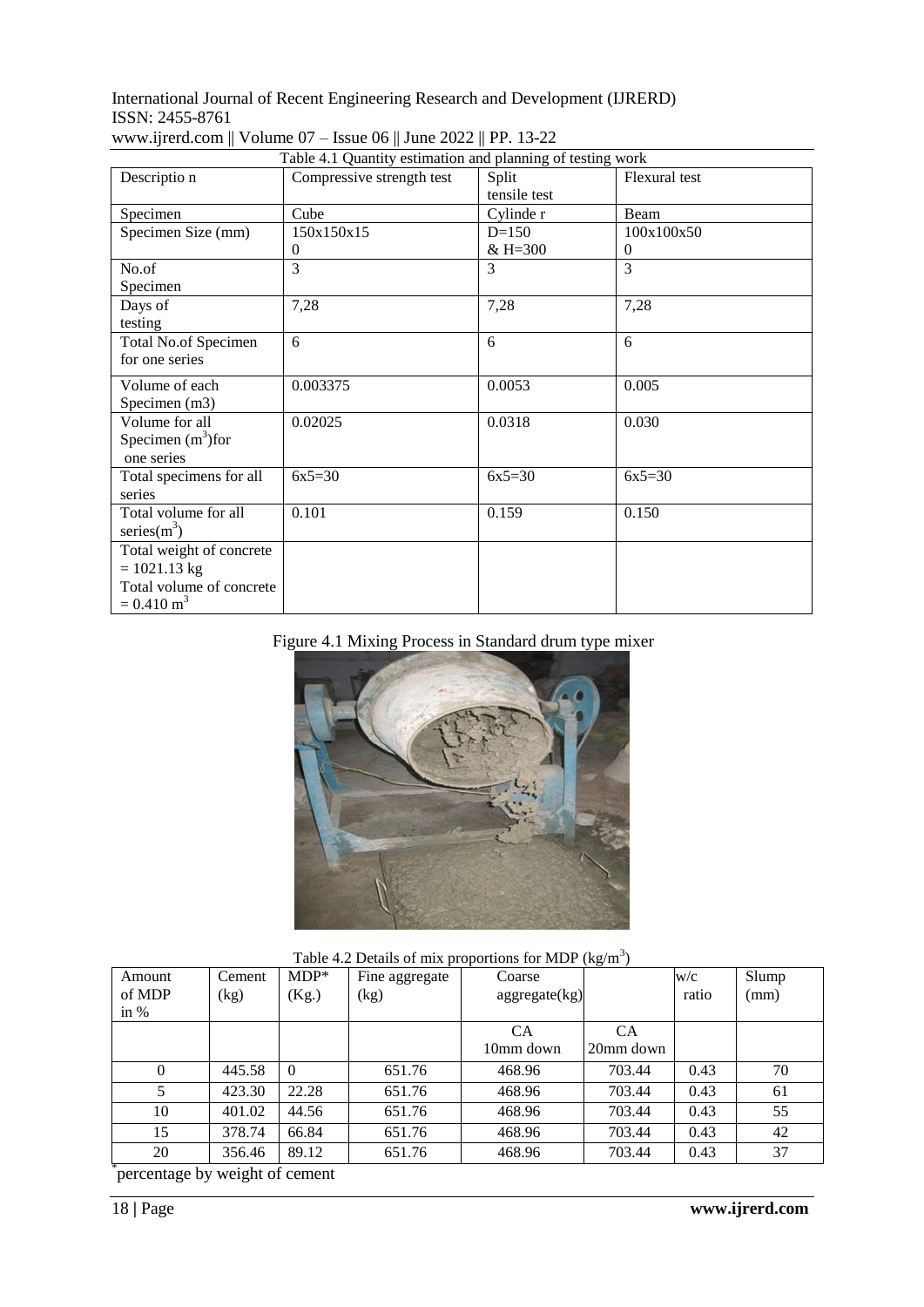| Table 4.3: Analysis of test results (Compressive strength N/mm <sup>2</sup> ) of concrete |                      |        |                                |             |
|-------------------------------------------------------------------------------------------|----------------------|--------|--------------------------------|-------------|
| Mix                                                                                       | Compressive          |        | % increase or decrease in      |             |
| Id.                                                                                       | strength             |        | strength over Normal concrete, |             |
|                                                                                           | (N/mm <sup>2</sup> ) | M25    |                                |             |
|                                                                                           | 7 days               | 28days | 7 days                         | 28days      |
| MDP <sub>0</sub>                                                                          | 22.97                | 33.18  |                                |             |
| MDP5                                                                                      | 23.85                | 34.67  | $(+)$ 3.83                     | $(+)$ 4.49  |
| MDP10                                                                                     | 24.44                | 35.85  | $(+) 6.40$                     | $(+)$ 8.05  |
| MDP15                                                                                     | 20.89                | 30.22  | $(-) 9.06$                     | $-)8.92$    |
| MDP <sub>20</sub>                                                                         | 20.00                | 29.19  | $(-)$ 12.93                    | $(-)$ 12.03 |

# www.ijrerd.com || Volume 07 – Issue 06 || June 2022 || PP. 13-22

Table 4.4: Analysis of test results (Split tensile strength N/mm<sup>2</sup>) of concrete

| Mix Id.           | Split tensile<br>strength<br>$(N/mm^2)$ |         | % increase or decrease in strength<br>over Normal concrete, M25 |             |
|-------------------|-----------------------------------------|---------|-----------------------------------------------------------------|-------------|
|                   | 7 days                                  | 28 days | 7 days                                                          | 28 days     |
| MDP <sub>0</sub>  | 2.92                                    | 3.91    |                                                                 |             |
| MDP5              | 3.11                                    | 4.00    | $(+) 6.11$                                                      | $(+) 2.30$  |
| MDP10             | 3.13                                    | 4.04    | $(+)$ 7.19                                                      | $(+)$ 4.09  |
| MDP15             | 3.16                                    | 4.27    | $(+)$ 8.22                                                      | $(+)$ 9.21  |
| MDP <sub>20</sub> | 2.52                                    | 3.30    | $(-) 13.70$                                                     | $(-)$ 15.60 |

Table 4.5: Analysis of test results (Flexural strength  $N/mm<sup>2</sup>$ ) of concrete

| Mix Id.          | Flexural<br>strength<br>(N/mm <sup>2</sup> ) |        | % increase or decrease in<br>strength over Normal<br>concrete, M25 |                          |
|------------------|----------------------------------------------|--------|--------------------------------------------------------------------|--------------------------|
|                  | 7 days                                       | 28days | 7 days                                                             | 28days                   |
| MDP <sub>0</sub> | 3.07                                         | 5.33   |                                                                    | $\overline{\phantom{0}}$ |
| MDP5             | 3.17                                         | 5.43   | $(+)$ 3.26                                                         | $(+)1.88$                |
| MDP10            | 3.20                                         | 5.63   | $(+)$ 4.23                                                         | $(+) 5.63$               |
| MDP15            | 3.30                                         | 5.73   | $(+)$ 7.49                                                         | $(+)$ 7.50               |
| MDP20            | 2.70                                         | 4.70   | $(-)$ 12.05                                                        | $(-)$ 11.82              |

#### **Description:-**

MDP0-Concrete mix with 0% Marble Dust Powder replacement MDP5- Concrete mix with 5% Marble Dust Powder replacement MDP10-Concrete mix with 10% Marble Dust Powder replacement MDP15- Concrete mix with 15% Marble Dust Powder replacement MDP20- Concrete mix with 20% Marble Dust Powder replacement MDP**-** Marble Dust Powder

Graph 4.2: (BAR CHART) % age replacement of MDP vs Compressive strength  $(N/mm<sup>2</sup>)$  of M25 grade of Concrete

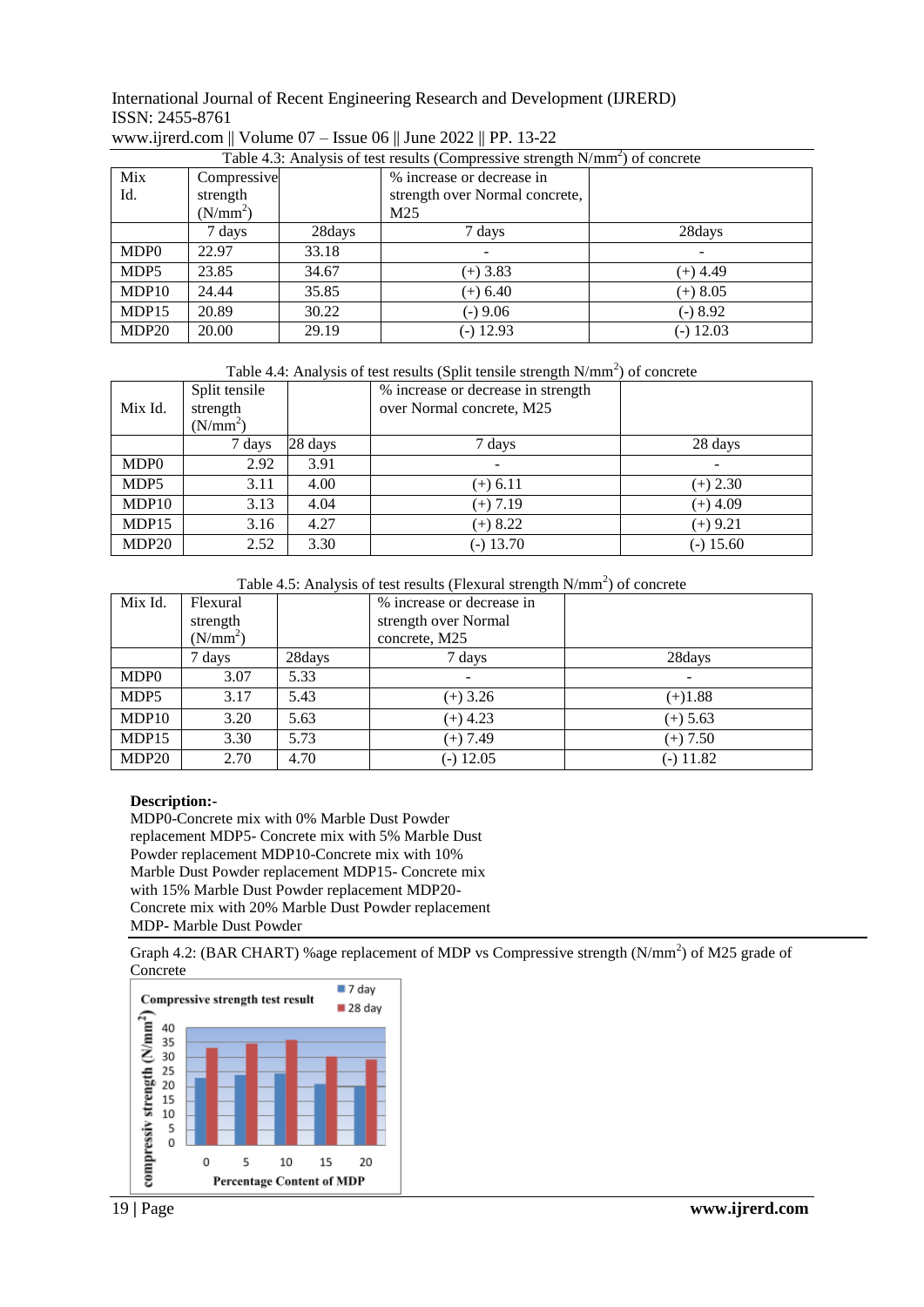www.ijrerd.com || Volume 07 – Issue 06 || June 2022 || PP. 13-22

Graph 4.3 (BAR CHART) % age replacement of MDP vs Split tensile strength (N/mm<sup>2</sup>) of M25 grade of



Graph 4.4 (BAR CHART) % age replacement of MDP vs Flexural strength (N/mm<sup>2</sup>) of M25 grade of concrete



Fig. 4.2 Experimental setup for compressive strength machine

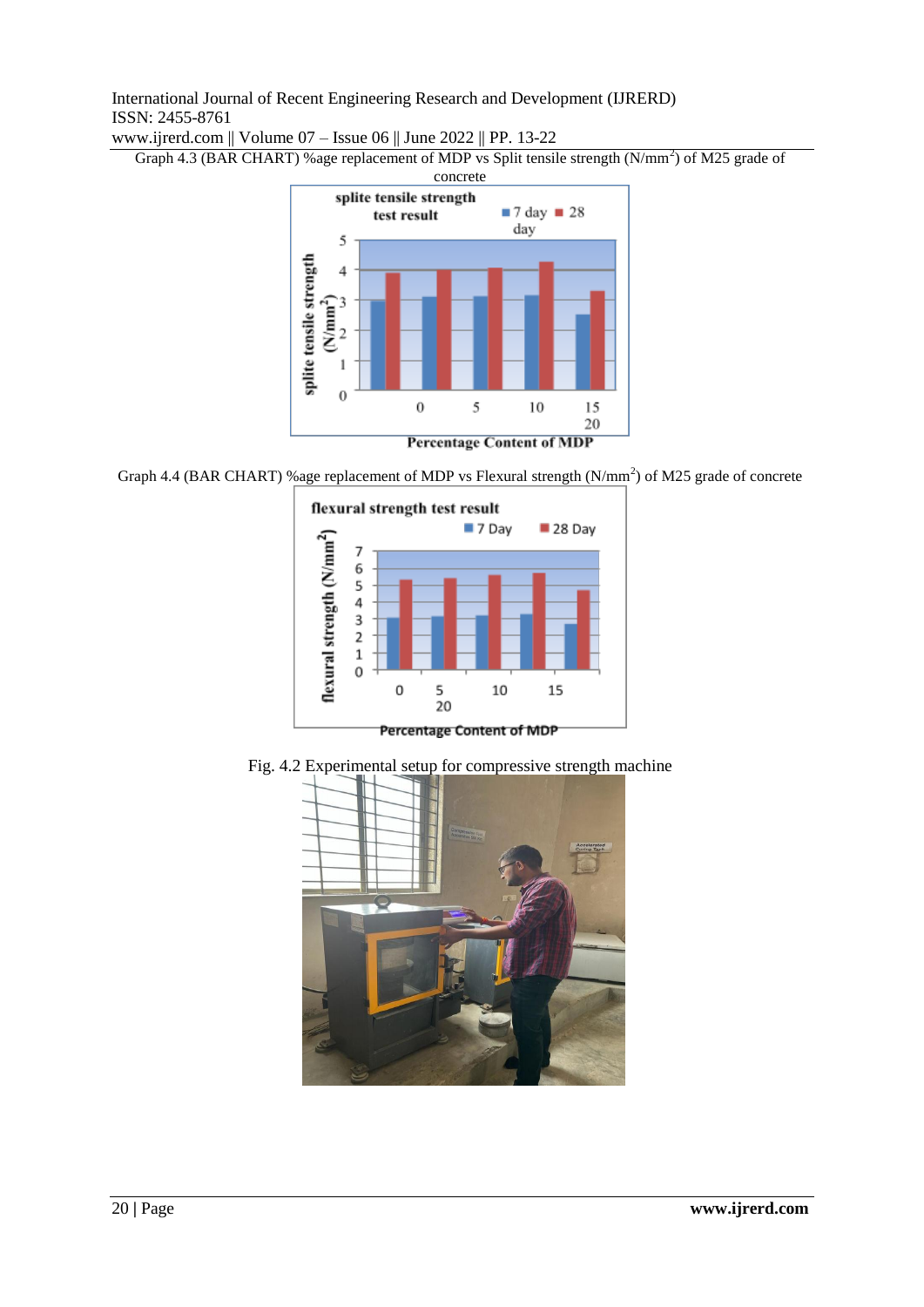

www.ijrerd.com || Volume 07 – Issue 06 || June 2022 || PP. 13-22

| Table 4.11: Abstract of the test result of 7 days. |                                    |                                      |                                 |                                                              |
|----------------------------------------------------|------------------------------------|--------------------------------------|---------------------------------|--------------------------------------------------------------|
| Mix Id.                                            | Compressive<br>Strength $(N/mm^2)$ | Split tensile<br>strength $(N/mm^2)$ | Flexural<br>strength $(N/mm^2)$ | Fracture strength<br>(N/mm <sup>2</sup> ) $0.7\sqrt{f_{ck}}$ |
| MDP <sub>0</sub>                                   | 22.97                              | 2.92                                 | 3.07                            | 3.35                                                         |
| MDP5                                               | 23.85                              | 3.11                                 | 3.17                            | 3.42                                                         |
| MDP10                                              | 24.44                              | 3.13                                 | 3.20                            | 3.46                                                         |
| MDP15                                              | 20.89                              | 3.16                                 | 3.30                            | 3.20                                                         |
| MDP <sub>20</sub>                                  | 20.00                              | 2.52                                 | 2.70                            | 3.13                                                         |

### Table 4.12: Abstract of the test result of 28 days.

| Mix Id.           | Compressive<br>strength $(N/mm^2)$ | Split tensile<br>strength $(N/mm^2)$ | Flexural<br>strength $(N/mm^2)$ | Fracture strength<br>(N/mm <sup>2</sup> ) $0.7\sqrt{f_{ck}}$ |
|-------------------|------------------------------------|--------------------------------------|---------------------------------|--------------------------------------------------------------|
| MDP <sub>0</sub>  | 33.18                              | 3.91                                 | 5.33                            | 3.50                                                         |
| MDP5              | 34.67                              | 4.00                                 | 5.43                            | 4.12                                                         |
| MDP10             | 35.85                              | 4.04                                 | 5.63                            | 4.19                                                         |
| MDP15             | 30.22                              | 4.27                                 | 5.73                            | 3.84                                                         |
| MDP <sub>20</sub> | 29.19                              | 3.30                                 | 4.70                            | 3.78                                                         |

# **5. Conclusion**

The usage of MDP in concrete improved its quality in terms of strength. The following conclusions were based on the study on the test result.

- a) The Compressive strength of Concrete increases up to 10% replacement of cement by MDP and further increasing of percentage of MDP leads to decrease in compressive strength of concrete.
- b) The Split tensile strength of concrete increases up to 15% replacement of cement by MDP & further increasing of percentage of MDP leads to decrease in Split tensile strength of concrete.
- c) The Flexural strength increases up to 15% replacement of cement by MDP and further increases in the percentage of MDP leads to decrease in flexural strength.
- d) It is concluded that the MDP can be used as a replacement material of cement, and 10% replacement of cement with MDP gives an excellent result in strength, as compared to the normal concrete.
- e) Use of these waste material leads to sustainable development in construction industry.
- f) To save the environment, MDP may be used as better partial substitute as a replacement of cement in concrete.